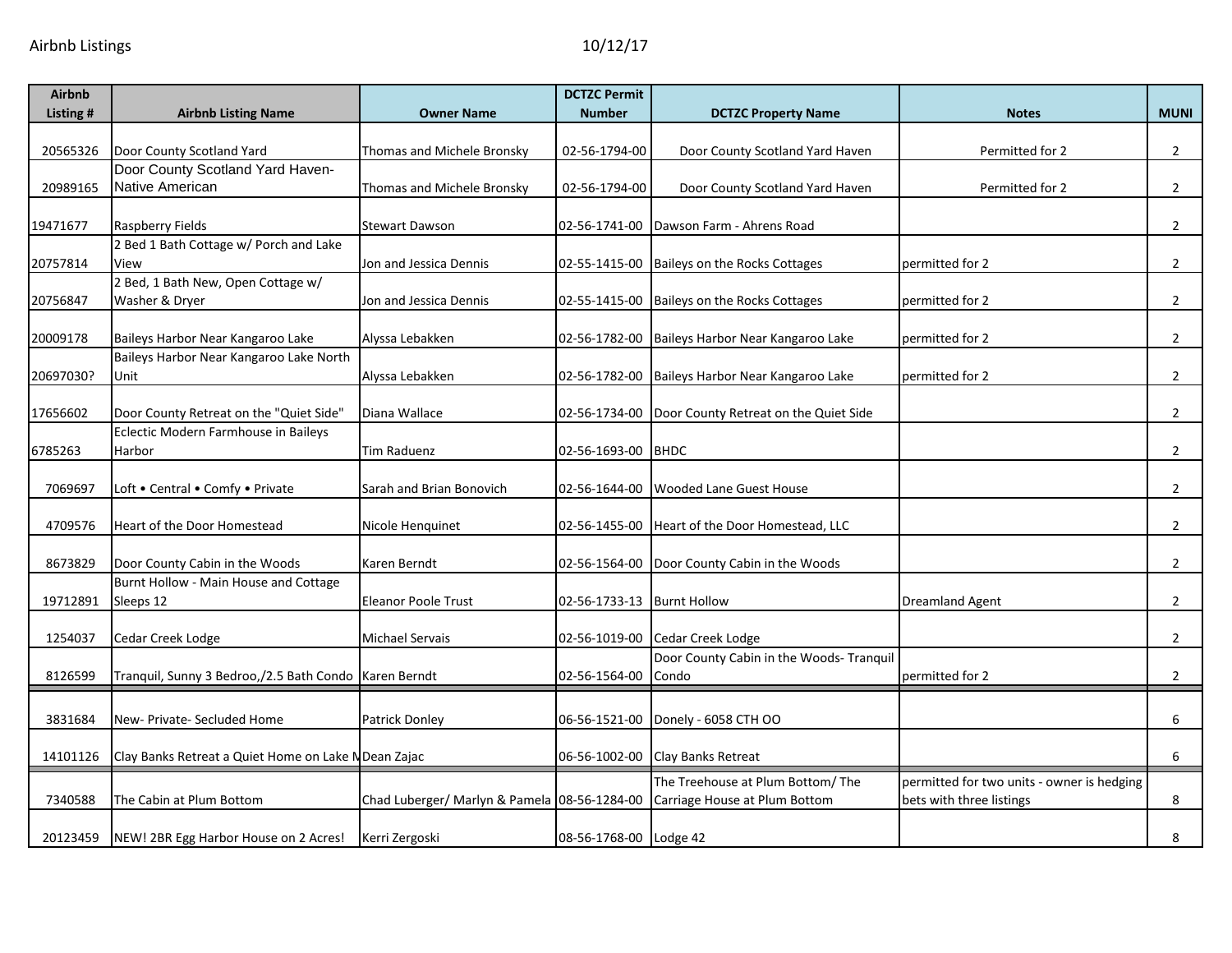|          | Gorgeous Waterview overlooking the bay     |                                                    |               |                                           |                                            |   |
|----------|--------------------------------------------|----------------------------------------------------|---------------|-------------------------------------------|--------------------------------------------|---|
| 19082486 | of green bay                               | Matthew A Pidgeon                                  | 08-53-1754-00 | Landmark Resort - Pidgeon - Unit 205      |                                            | 8 |
|          |                                            |                                                    |               |                                           |                                            |   |
| 13606442 | Cozy Farmhouse Studio                      | Renee Schwaller and Steve Beaud 08-56-1649-00      |               | Farmhouse Studio                          |                                            | 8 |
|          |                                            |                                                    |               | The Treehouse at Plum Bottom/ The         | permitted for two units - owner is hedging |   |
| 4950769  | The Treehouse at Plum Bottom               | Chad Luberger/ Marlyn & Pamela 08-56-1284-00       |               | Carriage House at Plum Bottom             | bets with three listings                   | 8 |
|          |                                            |                                                    |               |                                           |                                            |   |
| 6677520  | Sunset Bluff Getaway in Egg Harbor         | Michael & Christina Hauge                          | 08-53-0384-05 | Sunset Bluff Condo - Unit 2- Hauge        |                                            | 8 |
|          | Renovated! 2 Bedroom/1 ba Family           |                                                    |               |                                           |                                            |   |
| 12896781 | <b>Friendly Resort</b>                     | Scott & Wendy Schultz                              | 08-53-1626-00 | Landmark Resort - Schultz                 | permitted for 2                            | 8 |
|          | Newly Updated! 2 Bed/1 Ba Family           |                                                    |               |                                           |                                            |   |
| 19190730 | <b>Friendly Resort</b>                     | Scott & Wendy Schultz                              | 08-53-1626-00 | Landmark Resort - Schultz                 | permitted for 2                            | 8 |
|          |                                            |                                                    |               | Landmark Resort - Our Piece of the Door - |                                            |   |
|          | Our Piece of the Door                      |                                                    |               | Onan #3224                                |                                            | 8 |
| 13479701 |                                            | Roby Onan                                          | 08-53-1652-00 |                                           |                                            |   |
|          | Gorgeous Waterview 2 Bedroom 1 Bath        |                                                    |               | Landmark Resort-Unit 307- Island Winds    |                                            |   |
| 14613779 | Condo!                                     | Island Winds LLC - Kristin Van Dris: 08-53-1671-00 |               | <b>LLC</b>                                |                                            | 8 |
|          |                                            |                                                    |               |                                           |                                            |   |
| 16662817 | Cottage on the Bay                         | Elizabeth & Mario Bernardi                         | 08-56-0841-00 | Cottage on the Bay - Bernardi             |                                            | 8 |
|          | Newly Renovated Waterview 1 Bedroom 1      |                                                    |               | - Landmark Resort - Units 1225 -1220      |                                            |   |
| 16213355 | bath Condo                                 | Christopher and Sara Spencer                       | 08-53-1686-00 | Spencer                                   | permitted for 2                            | 8 |
|          |                                            |                                                    |               | Landmark Resort - Units 1225 -1220 -      |                                            |   |
| 16462773 | Relaxing 1 Bedroom 1 Bathroom Condo        | Christopher and Sara Spencer                       | 08-53-1686-00 | Spencer                                   | permitted for 2                            | 8 |
|          |                                            |                                                    |               | Landmark Resort- Beautiful Water View     |                                            |   |
| 1595111  | <b>Beautiful Waterview Condo</b>           | Kathlyn Geracie                                    | 08-53-1689-00 | Condo                                     |                                            | 8 |
|          |                                            |                                                    |               | Landmark Resort Unit 2317 - Leaf House    |                                            |   |
| 16751564 | Leaf House Door County                     | Sean and Cami Wright                               | 08-53-1699-00 | Door County                               |                                            | 8 |
|          | Relaxing Waterfront Door County Lake       |                                                    |               |                                           |                                            |   |
| 15399898 | House                                      | Brianne & Barry Tegel                              | 08-56-1707-00 | Door County Lake House Tegel              |                                            | 8 |
|          | Relaxing Nostalgic Log Home "Green Apple   |                                                    |               |                                           |                                            |   |
| 16987204 | Lodge"                                     | Patricia Culliton                                  | 08-56-1715-00 | Green Apple Lodge                         |                                            | 8 |
|          | Egg Harbor Cottage on the Waters of        |                                                    |               |                                           |                                            |   |
|          | 17748137 Green Bay                         | Patti Jo Hedeen                                    |               | 08-55-0302-00 Sunset on Bay Shore         |                                            | 8 |
|          |                                            |                                                    |               |                                           |                                            |   |
|          | 17527605 2 Bed 2 Bath Condo w/ Pool Access | Will Pflum                                         |               | 08-53-1684-00 Landmark Resort Pflum       |                                            | 8 |
|          |                                            |                                                    |               | The Treehouse at Plum Bottom/The          | permitted for two units - owner is hedging |   |
|          |                                            |                                                    |               |                                           |                                            |   |
| 8163799  | The Cottage at Plum Bottom                 | Chad Luberger/ Marlyn & Pamela 08-56-1284-00       |               | Carriage House at Plum Bottom             | bets with three listings                   | 8 |
|          | Remodeled 1 Bed 1 Bath ADA Condo w/        |                                                    |               | Landmark Resort - Door County Getaways-   |                                            |   |
| 18286289 | <b>Wood View</b>                           | <b>Brian Wiegland</b>                              | 08-53-1688-00 | Wiegand                                   | permitted for 4 units                      | 8 |
|          | Comfortable Condo at Beautiful             |                                                    |               | Landmark Resort - Door County Getaways-   |                                            |   |
| 2102521  | <b>Landmark Resort</b>                     | <b>Brian Wiegland</b>                              | 08-53-1688-00 | Wiegand                                   | permitted for 4 units                      | 8 |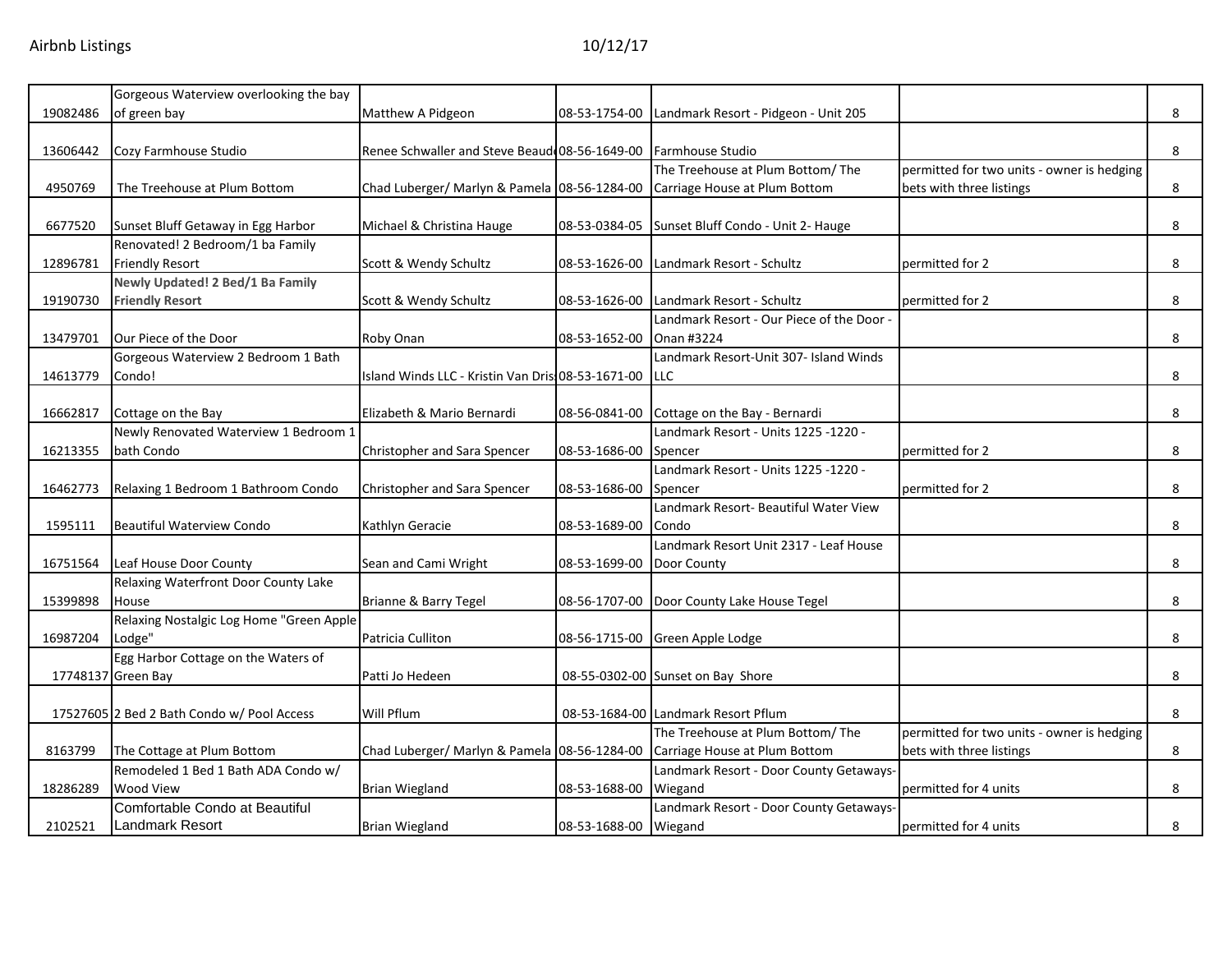| 19123032 | O.B.P. Kornerstone Unit              | Claire & Frank Murphy       | 08-59-1233-00        | Off the Beaten Path                     | permitted for 4 units  | 8 |
|----------|--------------------------------------|-----------------------------|----------------------|-----------------------------------------|------------------------|---|
|          |                                      |                             |                      |                                         |                        |   |
| 19120828 | O.B.P. Wildside Unit                 | Claire & Frank Murphy       | 08-59-1233-00        | Off the Beaten Path                     | permitted for 4 units  | 8 |
| 19117481 | O.B.P. Baliwick Unit                 | Claire & Frank Murphy       | 08-59-1233-00        | Off the Beaten Path                     | permitted for 4 units  | 8 |
|          |                                      |                             |                      |                                         |                        |   |
| 19119678 | O.B.P. Bunk Unit                     | Claire & Frank Murphy       | 08-59-1233-00        | Off the Beaten Path                     | permitted for 4 units  | 8 |
| 19667912 | Ski Shore Retreat                    | Susan Kwaterski             | 08-56-0806-13        | <b>Ski Shore Retreat</b>                | <b>Dreamland Agent</b> | 8 |
|          | Serene 1 Bed 1 Bath Condo w/ Woods   |                             |                      | Landmark Resort - Door County Getaways- |                        |   |
| 18287078 | View                                 | <b>Brian Wiegland</b>       | 08-53-1688-00        | Wiegand                                 | permitted for 4 units  | 8 |
|          | 1 Bed 1 Bath Condo Close to Pool and |                             |                      |                                         |                        |   |
| 18324472 | Amenities                            | Susan & Richard Geils       | 08-53-1716-00        | Landmark Geils                          |                        | 8 |
|          |                                      |                             |                      | Awesome Sunset Condo - Ridgewood        |                        |   |
| 17121280 | Awesome Sunset Condo                 | <b>Christine Crowley</b>    | 09-53-0549-00        | Condo 5                                 |                        | 9 |
|          |                                      |                             |                      |                                         |                        |   |
| 19113075 | Awesome Sunset Condo TOO             | Claire & Frank Murphy       |                      | 09-53-1445-00 Awesome Sunset Condo TOO  |                        | 9 |
|          |                                      |                             |                      |                                         |                        |   |
| 13589290 | Egg Harbor Log Cabin                 | Karen Berndt                | 09-56-1646-00        | Egg Harbor Log Cabin                    |                        | 9 |
|          |                                      |                             |                      |                                         |                        |   |
| 13812976 | Egg Harbor Bluffwood House           | Claire & Frank Murphy       | 09-56-1232-00        | <b>Blluffwood House</b>                 |                        | 9 |
|          |                                      |                             |                      |                                         |                        |   |
| 7324007  | The Pink House                       | Sandra DeLegge              | 09-56-1545-00        | The Pink House                          |                        | 9 |
| 15922477 | Treehouse Appartment                 | Kathy Navis                 | 09-53-1576-00        | <b>Sunset View Apartment</b>            | permitted for 4        | 9 |
|          |                                      |                             |                      |                                         |                        |   |
| 9602336  | Downstown Sunset View Apartment      | Kathy Navis                 | 09-53-1576-00        | <b>Sunset View Apartment</b>            | permitted for 4        | 9 |
|          |                                      |                             |                      |                                         |                        |   |
| 20770425 | Green Door Inn Unit #5               | Kathy Navis                 | 09-53-1576-01        | <b>Sunset View Apartment</b>            | permitted for 4        | 9 |
| 20771252 | Green Door Inn Unit #6               | Kathy Navis                 | 09-53-1576-02        | <b>Sunset View Apartment</b>            | permitted for 4        | 9 |
|          |                                      |                             |                      |                                         |                        |   |
| 525258   | Quiaint Cozy A-Frame in Door County  | Tim & Kristin Mahoney       | 09-56-1308-00        | Quaint Cozy A-Frame                     |                        | 9 |
|          |                                      |                             |                      |                                         |                        |   |
| 11512240 | Gorgeous View ~ Walk to Town         | Melanie and Richard Parsons | 09-53-1609-00        | Ridgewood Bluff Condo - Parson          |                        | 9 |
|          |                                      |                             |                      |                                         |                        |   |
| 17170132 | Cape Cod Style 3 Bedroom             | Alpine                      | 09-51-0318-00        | Alpine                                  |                        | 9 |
|          | Cape Cod-Style 1 Bdrm Cottage in Egg |                             |                      |                                         |                        |   |
| 17184189 | Harbor, WI                           | Alpine                      | 09-51-0318-00 Alpine |                                         |                        | 9 |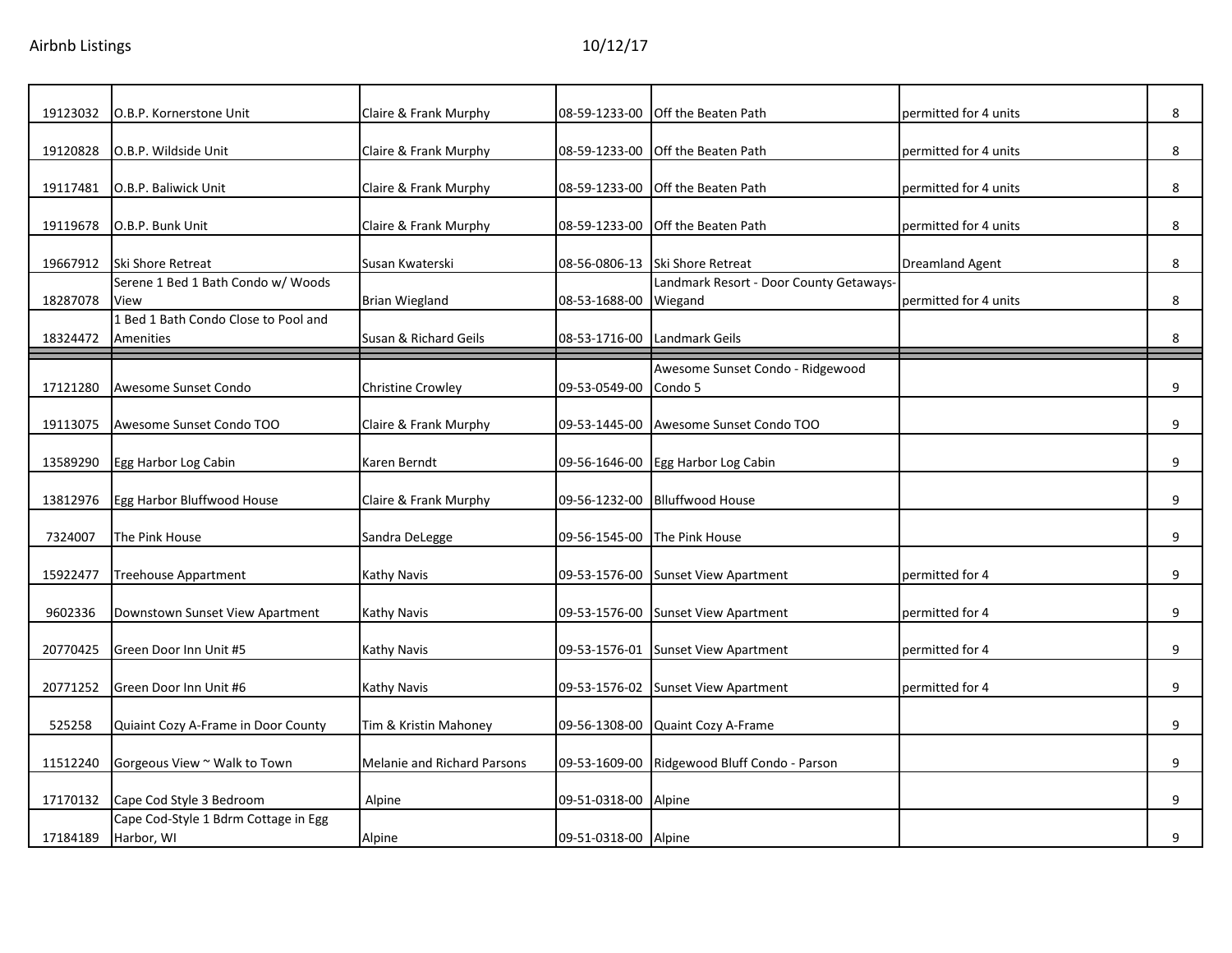|          | True Door County - Four Bedroom/2          |                                |                            |                                              |                 |    |
|----------|--------------------------------------------|--------------------------------|----------------------------|----------------------------------------------|-----------------|----|
| 17746266 | Bathroom Home                              | Alpine                         | 09-51-0318-00              | Alpine                                       |                 | 9  |
|          | True Door County - 2 Bedroom/1             |                                |                            |                                              |                 |    |
| 17744343 | <b>Bathroom Home</b>                       | Alpine                         | 09-51-0318-00              | Alpine                                       |                 | 9  |
|          | Door County - 2 Bedroom/1 Bathroom         |                                |                            |                                              |                 |    |
| 17748572 | Home on Water                              | Alpine                         | 09-51-0318-00              | Alpine                                       |                 | 9  |
|          | True Door County - 3 Bedroom/2             |                                |                            |                                              |                 |    |
| 17745387 | <b>Bathroom Home</b>                       | Alpine                         | 09-51-0318-00              | Alpine                                       |                 | 9  |
|          | Village Cottage- close to shops, dining, & |                                |                            |                                              |                 |    |
| 16911381 | water                                      | A Village Cottage LLC          | 09-55-0735-00              | A Village Cottage LLC                        | permitted for 2 | 9  |
|          | Village Cottage - walkable to waterfront   |                                |                            |                                              |                 |    |
| 16542621 | and town                                   | A Village Cottage LLC          | 09-55-0735-00              | A Village Cottage LLC                        | permitted for 2 | 9  |
|          |                                            |                                |                            |                                              |                 |    |
| 20360386 | Egg Harbor Hideaway                        | RME Holdings - Robert Esposito |                            | 09-56-1780-00 Egg Harbor Hideaway            |                 | 9  |
|          | <b>Meadow Ridge Resort--Aquatic</b>        |                                |                            |                                              |                 |    |
| 21201942 | Center, Arcade & more                      |                                |                            | Timeshare wholesaler                         |                 | 9  |
|          |                                            |                                |                            |                                              |                 |    |
| 17097048 | Meadow Ridge Door County -                 | Peri Jackson                   |                            | 09-59-1717-00 Meadow Ridge Timeshare Jackson |                 | 9  |
|          | Peninsula Park and Island View - 3         |                                |                            |                                              |                 |    |
| 15152902 | bedroom house                              | James Lindbloom                | 11-56-1558-00              | Peninsula Park and Island View               | permitted for 2 | 11 |
|          |                                            |                                |                            |                                              |                 |    |
| 7746988  | #1 Peninsula Park and Island View          | James Lindbloom                | 11-56-1558-00              | Peninsula Park and Island View               | permitted for 2 | 11 |
|          |                                            |                                |                            |                                              |                 |    |
| 7833318  | #2 Peninsula Park and Island View          | James Lindbloom                | 11-56-1558-00              | Peninsula Park and Island View               | permitted for 2 | 11 |
|          | NEW! 3BR Ephraim House w/ Harbor           |                                |                            |                                              |                 |    |
| 20916442 | Views!                                     | Carol S Corbett                |                            | 11-56-1806-00 Harbor View Ephraim - Corbett  |                 | 11 |
|          |                                            |                                |                            |                                              |                 |    |
| 13769377 | <b>Hollis House</b>                        | Daniel & Lori Schwefel         | 11-56-1659-00 Hollis House |                                              |                 | 11 |
|          |                                            |                                |                            |                                              |                 |    |
| 13549163 | <b>Rustic Elegance</b>                     | Daniel & Laurel Simons         | 11-56-1656-00              | Elegant Home in Ephraim                      |                 | 11 |
|          |                                            |                                |                            |                                              |                 |    |
| 15634038 | Brookpoint Condo 2 BR, 2 BA                | Karen Berndt                   | 12-53-1681-00              | Brook Point Condo #5- Berndt                 |                 | 12 |
|          |                                            |                                |                            |                                              |                 |    |
| 21125448 | Peaceful getaway in Fish Creek             | Mary Gunderson                 | 12-53-1423-00              | Northhaven Gunderson                         |                 | 12 |
|          | Luxury tri-Level Condo Downtown Fish       |                                |                            |                                              |                 |    |
| 20308419 | Creek                                      | Jonathan Glapa                 | 12-53-1791-00              | Luxury Tri-Level Fish Creek - Glapa          |                 | 12 |
|          |                                            |                                |                            |                                              |                 |    |
| 18941540 | Ellmann House                              | Steve Ellmann                  | 12-56-0369-00              | <b>Ellman House</b>                          |                 | 12 |
|          |                                            |                                |                            |                                              |                 |    |
| 10015145 | Lawler Guest House                         | Greg and Dan Lawler            |                            | 12-56-1573-00 Lawler Guest House             |                 | 12 |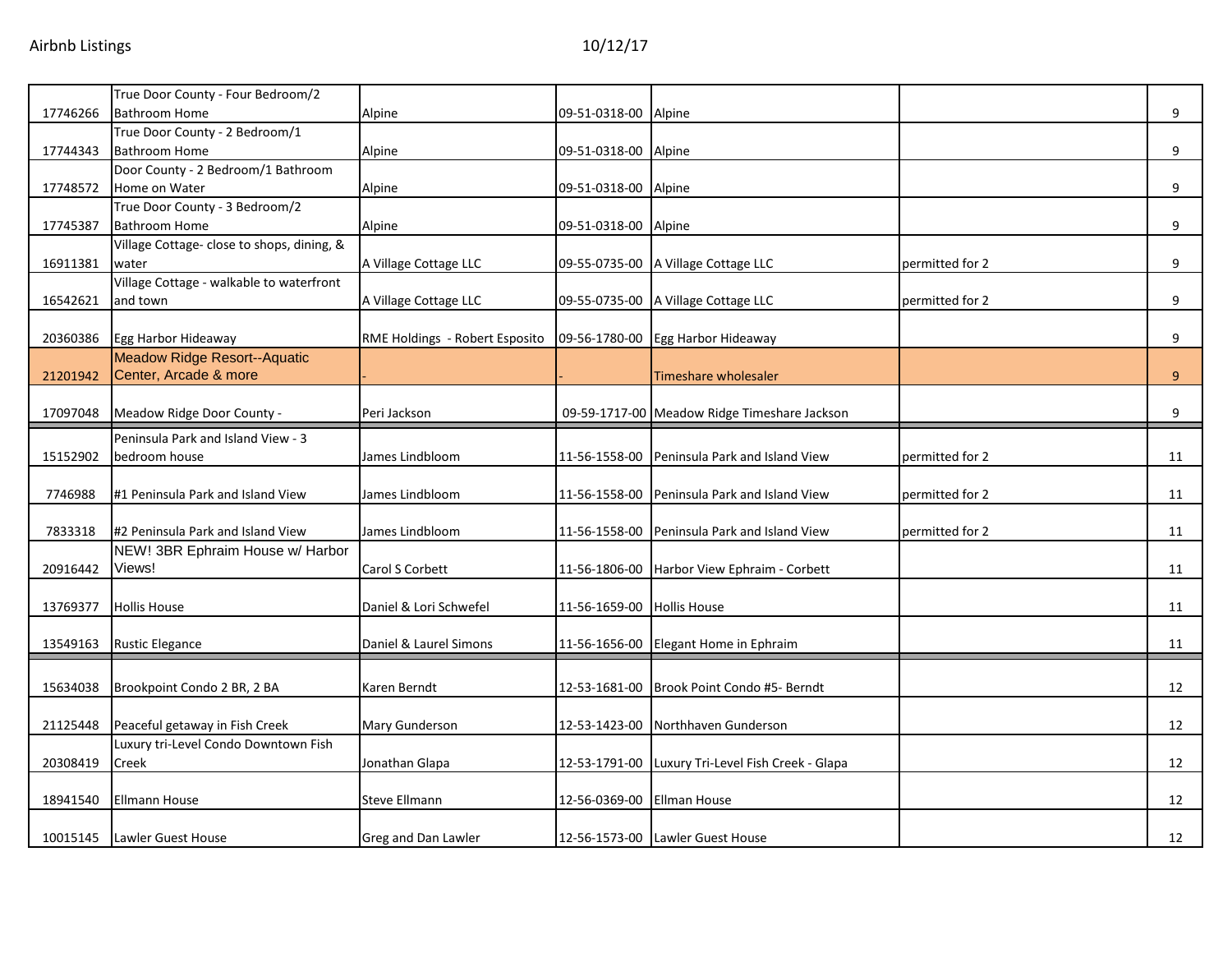| Jerry & Jane Noskowiak<br>12-56-1446-00<br>Fish Creek Cottages LLC<br>12-56-1690-06 | <b>Hesed House</b><br>Cottages on Fish Creek, The                                                                                                                                                            |                                                                                                                                                                                                                                                                                                                                                                                                                                                                                                                                                                                              | 12              |
|-------------------------------------------------------------------------------------|--------------------------------------------------------------------------------------------------------------------------------------------------------------------------------------------------------------|----------------------------------------------------------------------------------------------------------------------------------------------------------------------------------------------------------------------------------------------------------------------------------------------------------------------------------------------------------------------------------------------------------------------------------------------------------------------------------------------------------------------------------------------------------------------------------------------|-----------------|
|                                                                                     |                                                                                                                                                                                                              |                                                                                                                                                                                                                                                                                                                                                                                                                                                                                                                                                                                              |                 |
|                                                                                     |                                                                                                                                                                                                              |                                                                                                                                                                                                                                                                                                                                                                                                                                                                                                                                                                                              | 12              |
|                                                                                     |                                                                                                                                                                                                              |                                                                                                                                                                                                                                                                                                                                                                                                                                                                                                                                                                                              | 12              |
|                                                                                     |                                                                                                                                                                                                              |                                                                                                                                                                                                                                                                                                                                                                                                                                                                                                                                                                                              | 12              |
|                                                                                     |                                                                                                                                                                                                              |                                                                                                                                                                                                                                                                                                                                                                                                                                                                                                                                                                                              | 12              |
|                                                                                     |                                                                                                                                                                                                              |                                                                                                                                                                                                                                                                                                                                                                                                                                                                                                                                                                                              | 12              |
|                                                                                     |                                                                                                                                                                                                              |                                                                                                                                                                                                                                                                                                                                                                                                                                                                                                                                                                                              | 12              |
|                                                                                     |                                                                                                                                                                                                              |                                                                                                                                                                                                                                                                                                                                                                                                                                                                                                                                                                                              | 12              |
|                                                                                     |                                                                                                                                                                                                              |                                                                                                                                                                                                                                                                                                                                                                                                                                                                                                                                                                                              |                 |
|                                                                                     |                                                                                                                                                                                                              |                                                                                                                                                                                                                                                                                                                                                                                                                                                                                                                                                                                              | 12              |
|                                                                                     |                                                                                                                                                                                                              | Timeshare with no information                                                                                                                                                                                                                                                                                                                                                                                                                                                                                                                                                                | 15              |
|                                                                                     | <b>Whispering Pines</b>                                                                                                                                                                                      | permitted for 2                                                                                                                                                                                                                                                                                                                                                                                                                                                                                                                                                                              | 15              |
|                                                                                     |                                                                                                                                                                                                              | permitted for 2                                                                                                                                                                                                                                                                                                                                                                                                                                                                                                                                                                              | 15              |
| 15-56-1601-00                                                                       | Raduenz 6551 CTH T                                                                                                                                                                                           |                                                                                                                                                                                                                                                                                                                                                                                                                                                                                                                                                                                              | 15              |
|                                                                                     | <b>Shoreline Ventures</b>                                                                                                                                                                                    |                                                                                                                                                                                                                                                                                                                                                                                                                                                                                                                                                                                              | 15              |
|                                                                                     |                                                                                                                                                                                                              |                                                                                                                                                                                                                                                                                                                                                                                                                                                                                                                                                                                              | 15              |
|                                                                                     |                                                                                                                                                                                                              |                                                                                                                                                                                                                                                                                                                                                                                                                                                                                                                                                                                              | 27              |
|                                                                                     |                                                                                                                                                                                                              |                                                                                                                                                                                                                                                                                                                                                                                                                                                                                                                                                                                              | 27              |
|                                                                                     | Sherwood Point Cabin                                                                                                                                                                                         |                                                                                                                                                                                                                                                                                                                                                                                                                                                                                                                                                                                              | 27              |
|                                                                                     |                                                                                                                                                                                                              |                                                                                                                                                                                                                                                                                                                                                                                                                                                                                                                                                                                              | 27              |
|                                                                                     |                                                                                                                                                                                                              |                                                                                                                                                                                                                                                                                                                                                                                                                                                                                                                                                                                              | 27              |
|                                                                                     | Fish Creek Cottages LLC<br>12-56-1690-06<br>12-54-0685-00<br>Mary & Bryan Gunderson<br>12-53-1423-00<br>12-55-0778-00<br>Jay and Carla Marr<br>Ricky & Carrie Uhlig<br>Jennifer Ann Schierl<br>27-56-1787-00 | Cottages on Fish Creek, The<br>O'Meara's Cottage Loft<br>12-55-0122-00<br><b>Cookerty Lodging</b><br>12-56-1357-00<br>Cedar Creek Lodge #2<br>Northhaven #39004-Gunderson<br><b>Cedarwood Marr</b><br>12-56-1665-00<br>Sweet Log Cabin Bienneman<br>15-56-1793-00<br>15-56-1793-00<br><b>Whispering Pines</b><br>15-56-1263-00<br>15-56-1085-00 Lakeside Paradise Slater<br>27-55-0737-00 Door County Country Home<br>Lane Kendig and Elaine Carmichae 27-56-1156-00 Kendig Snake Island<br>27-56-1321-00<br>Sunny Bike Path Apartment<br>27-56-1796-00 Sunshine's Bayshore Vacation Cottage | permitted for 3 |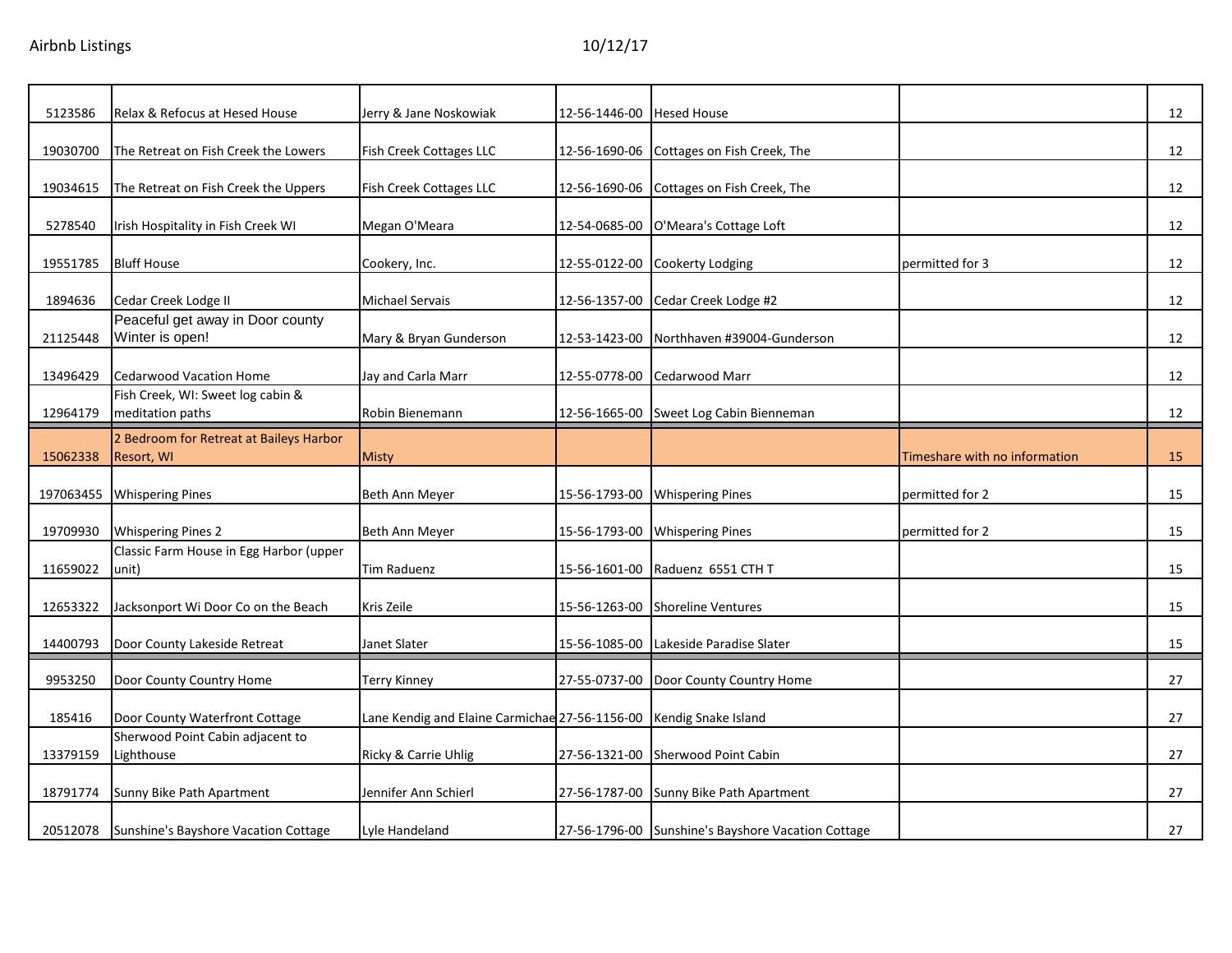| 21287907 | Snug condo on the water in Sturgeon<br>Bay           |                                              |               |                                         |                           | 27              |
|----------|------------------------------------------------------|----------------------------------------------|---------------|-----------------------------------------|---------------------------|-----------------|
| 14142417 | Waterfront Cottage on Sturgeon Bay                   | Louise Knutter                               | 27-56-1680-00 | Waterfront Cottage - Knutter            |                           | 27              |
| 17346242 | <b>Harbor Cottage Retreat</b>                        | Ray Ambrosius                                | 27-56-1723-00 | Harbor Cottage Retreat                  |                           | 27              |
| 6798124  | The Cabbage, a 1969 A frame                          | Kimberly Hazen                               | 32-56-1496-00 | Hazen Cabbage                           |                           | 32              |
| 18686076 | Get Ready to hear Welcome Home                       | Charlene K Berg                              | 32-56-1756-00 | Welcome Home- 12625 STH 42              |                           | 32              |
| 634251   | Door County Lakefront Cottage                        | Diane Christell                              | 32-56-1250-00 | Door County Lakefront Cottage           |                           | 32              |
| 9818691  | Charming 1880's Log Cabin                            | Terry & Kermit Bott                          | 32-55-0770-00 | Doc's Hideaway                          |                           | 32              |
| 8346814  | Three Sister Meadow Private Room                     | Tim and Kathleen Kay                         | 32-56-1523-00 | Three Sisters Farm                      | permitted for three units | 32              |
| 8036265  | Three Sisters "Sweet" Retreat                        | Tim and Kathleen Kay                         | 32-56-1523-00 | Three Sisters Farm                      | permitted for three units | 32 <sup>2</sup> |
| 6795558  | Rustic Summer Sleeping House                         | Tim and Kathleen Kay                         | 32-56-1523-00 | Three Sisters Farm                      | permnitted for 3          | 32              |
| 21026430 | Cottage Hideaway                                     | Mary Jahnke                                  | 32-55-0710-00 | Cottage Hideaway                        |                           | 32 <sup>2</sup> |
| 19476764 | North Woods Cottage                                  | <b>Robert Grant</b>                          | 32-56-1749-00 | Northwoods Cottage                      |                           | 32              |
| 896560   | Terra Cottages Gills Rock 3                          | Deborah "Sophie" Taubert Gehan 32-55-0124-00 |               | <b>Terra Cottages</b>                   | permitted for five units  | 32              |
| 1036370  | <b>Eclectic Style Cottage</b>                        | Tim Raduenz                                  | 32-56-0930-00 | <b>EBDC-Raduenz</b>                     |                           | 32              |
| 897991   | Terra Cottages Gills Rock, Door Co.                  | Deborah "Sophie" Taubert Gehan 32-55-0124-00 |               | <b>Terra Cottages</b>                   | permitted for five units  | 32 <sup>2</sup> |
| 2336212  | Terra Cottages #2                                    | Deborah "Sophie" Taubert Gehan 32-55-0124-00 |               | <b>Terra Cottages</b>                   | permitted for five units  | 32              |
| 7998854  | Sweet Door County Cabin                              | Shelly Sprinkman                             | 32-56-1682-00 | Architecturally Designed Charmer        |                           | 32              |
| 3904298  | Tree Tops Delight II                                 | Eileen and George True                       | 32-56-1331-00 | Tree Top Delight - True                 | permitted for two units   | 32 <sup>2</sup> |
| 1300502  | Treetops Delight in Northern Door                    | Eileen and George True                       | 32-56-1331-00 | Tree Top Delight - True                 | Permitted for two units   | 32              |
| 13597414 | Shoreline Resort-Condominiums 3rd Floor<br>Waterview | Rockton Shoreline, LLC                       |               | 32-51-0796-00 Shoreline Resort & Condos |                           | 32              |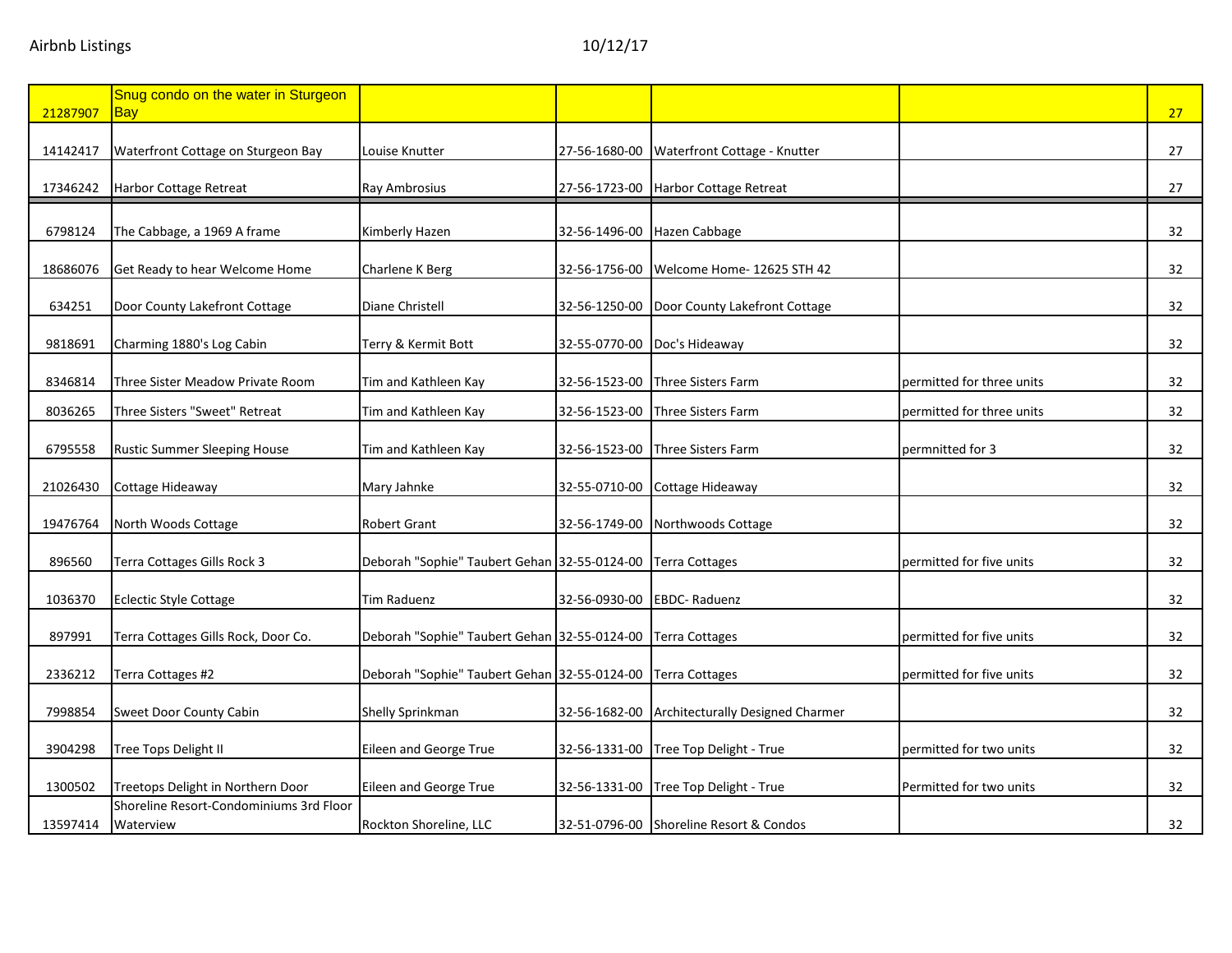| 14277383 | <b>Beautiful Door County Condo</b>                  | Rockton Shoreline, LLC                       | 32-51-0796-00 | Shoreline Resort & Condos            |                          | 32 |
|----------|-----------------------------------------------------|----------------------------------------------|---------------|--------------------------------------|--------------------------|----|
| 1807644  | First Floor with Forest View                        | Loren & Helen Fandrei                        | 32-56-1341-00 | Granpa's House Rental Door Co WI     |                          | 32 |
|          |                                                     |                                              |               |                                      |                          |    |
| 14648663 | Terra Cottages #4                                   | Deborah "Sophie" Taubert Gehan 32-55-0124-00 |               | <b>Terra Cottages</b>                | permitted for five units | 32 |
| 896385   | Sunny Cottage in Ellson Bay                         | Deborah "Sophie" Taubert Gehan 32-55-0124-00 |               | <b>Terra Cottages</b>                | permitted for five units | 32 |
| 6383182  | Nor Dor Escape                                      | Benjamin Piller                              | 32-56-1418-00 | Piller-Gill Rock                     |                          | 32 |
| 12034716 | Fleetwing Cottage on Garrett Bay                    | Mary Ann Rademacher                          | 32-55-0455-00 | Fleetwing                            |                          | 32 |
|          |                                                     |                                              |               |                                      |                          |    |
| 13368133 | Delightful 2 Bdrm B&B                               | Kathleen Schmidt                             | 32-54-1638-00 | Hummingbird B&B                      |                          | 32 |
| 18580024 | Dockside Condo with fabulous water view Donald Erno |                                              | 32-53-1751-00 | Dockside at Gills Rock               |                          | 32 |
|          |                                                     |                                              |               |                                      |                          |    |
| 18834495 | Port Cottage at Three's Company                     | Jon Hanson                                   | 33-56-0906-00 | Little Harbor Cottages               | permitted for 3          | 33 |
| 18834309 | Starboard Cottage at Three's<br>Company             | Jon Hanson                                   | 33-56-0906-00 | Little Harbor Cottages               | permitted for 3          | 33 |
| 18834422 | Midship at Three's Company                          | Jon Hanson                                   | 33-56-906-00  | Little Harbor Cottages               | permitted for 3          | 33 |
|          |                                                     |                                              |               |                                      |                          |    |
| 19767552 | <b>Stunning Door County Sunsets</b>                 | Beth Ann Resch                               | 33-56-1792-00 | Stunning Door County Sunsets - Resch |                          | 33 |
| 12323917 | Woodsy Retreat on Lake Michigan                     | Joan Shiels                                  | 33-56-1627-00 | Woodsy Retreat on Lake Michigan      |                          | 33 |
|          |                                                     |                                              |               |                                      |                          |    |
| 19950725 | Quinn's Crescent Beach                              | Tami & Brian Quinn                           |               | 33-56-1750-12 Quinn's Crescent Beach |                          | 33 |
| 13328872 | Door County Dream House                             | Fred Suchy                                   | 33-56-0695-00 | Door County Dream Home               |                          | 33 |
|          | Private country living in a scenic ranch            |                                              |               |                                      |                          |    |
| 14511904 | home                                                | Connie Rockwell                              | 33-55-0700-00 | Dogg House Cottages                  | permitted for 2          | 33 |
| 15048452 | Door County Escape!                                 | Ann Johnson                                  | 33-56-1660-00 | Clark Lake Cottage - Johnson         |                          | 33 |
| 15645178 | Dogg House Cottage - Door County                    | Connie Rockwell                              |               | 33-55-0700-00 Dogg House Cottages    | permitted for 2          | 33 |
|          |                                                     |                                              |               |                                      |                          |    |
| 13922784 | <b>Graybird Manor</b>                               | <b>Chris Demarinis</b>                       | 34-56-1672-00 | <b>Graybird Manor</b>                |                          | 34 |
| 20981273 | Sister Bay Cottage                                  | Karen Berndt                                 |               | 34-56-1788-00 Sister Bay Cottage     |                          | 34 |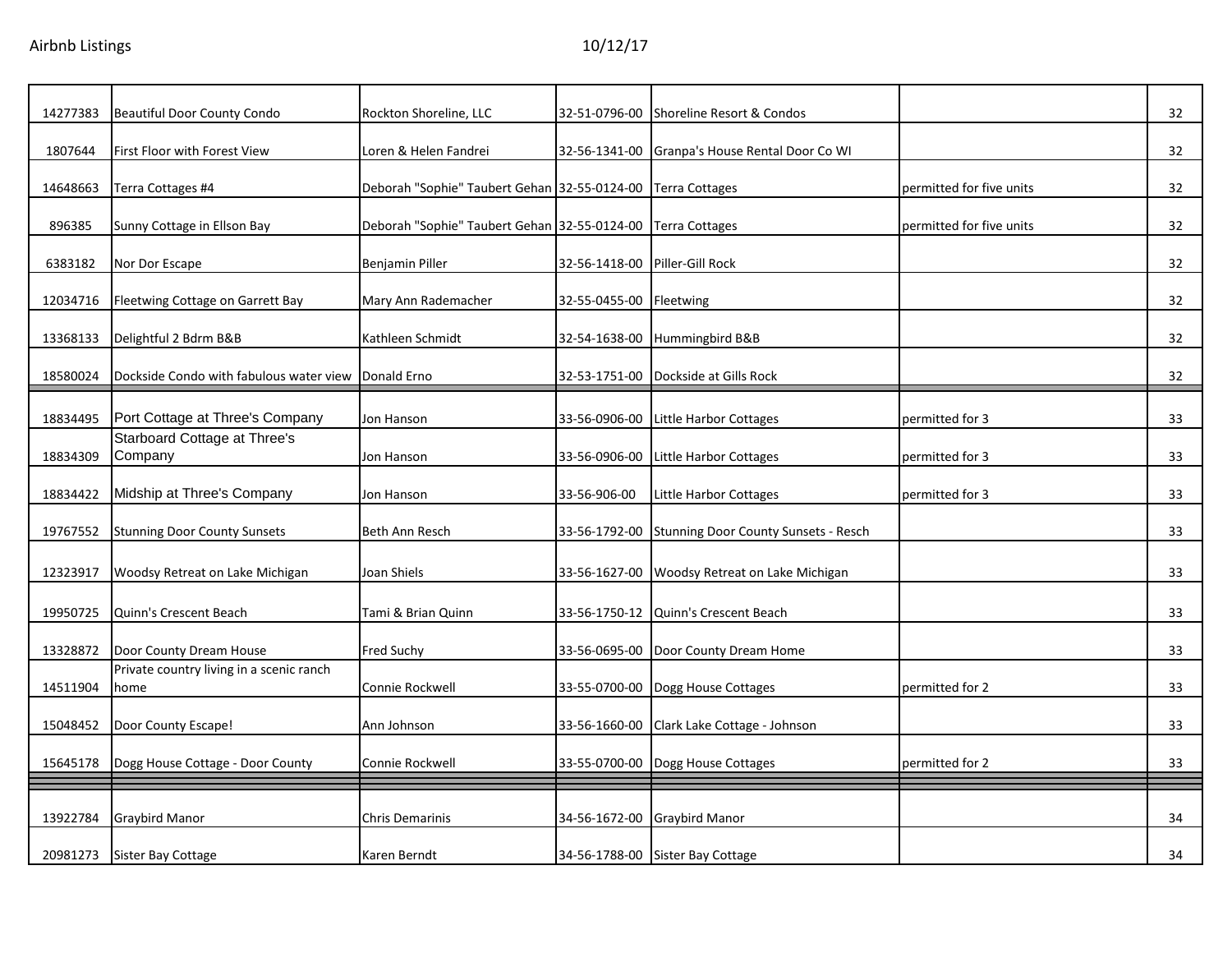| 13111748 | Condo at Highland Greens                              | Sarah George                                                     | 34-53-1039-00 | George's Getaway                                                                   |                                                        | 34 |
|----------|-------------------------------------------------------|------------------------------------------------------------------|---------------|------------------------------------------------------------------------------------|--------------------------------------------------------|----|
| 12672427 | Beach view waterfront park access!                    | Dawn and Walter Nawrot                                           | 34-56-1620-00 | Parkview Drive - Nawrot                                                            |                                                        | 34 |
| 19227870 | Cute and Cozy Steps from Downtown                     | Audrey and Craig Schmidt                                         | 34-56-1769-00 | Cute and Cozy Sister Bay - Schmidt                                                 |                                                        | 34 |
| 16332969 | Family Friendly Retreat in the Heart of<br>Sister Bay | Pamela Schmitz/ CPS Holdings LLC 34-56-1695-00 Sister Bay Chalet |               |                                                                                    |                                                        | 34 |
|          | 18346670 Manor on Main                                | Paul Larson                                                      | 35-56-1777-00 | Main Manor - Larson                                                                |                                                        | 35 |
|          | 19824536 Chalet by the Bay                            | Jonathan Salit                                                   | 35-56-1807-00 | Chalet by the Bay - Salit                                                          |                                                        | 35 |
|          | 19179293 Door County Bayview                          | Diane Rockwell                                                   | 35-56-1772-00 | Door County Bayview                                                                |                                                        | 35 |
|          | 18683132 Perfectly Downtown                           | Carter Holdings LLC                                              | 35-56-1746-00 | Perfectly Downtown and Delaware Dream permitted for 2                              |                                                        | 35 |
|          | 19762075 Delaware Dream                               | Carter Holdings LLC                                              | 35-56-1746-00 | Perfectly Downtown and Delaware Dream permitted for 2                              |                                                        | 35 |
|          | 18359397 Barbara's Guest House                        | Stephen Day                                                      | 35-56-1727-00 | <b>Barbara's Guest House</b>                                                       |                                                        | 35 |
| 17380652 | <b>Sawyer View Village</b>                            | Ken Glasheen                                                     | 35-56-1726-00 | <b>Sawyer View Village</b>                                                         |                                                        | 35 |
| 1095333  | A City Cottage in the Heart of Town                   | Kelly Avenson & Elliot Goettelman 35-56-1651-00                  |               | City Cottage, The                                                                  |                                                        | 35 |
| 10732512 | Private BR/BA, FRPLCE, Historic B&B                   | Dennis Statz                                                     | 35-52-0856-00 | White Lace Inn                                                                     | permitted for eighteen - six units listed on<br>Airbnb | 35 |
| 9091864  | Porthaven                                             | Joe Fittshur                                                     | 35-56-1329-00 | Port Haven Executive Home                                                          |                                                        | 35 |
| 3324489  | Downtown Sturgeon Bay, Arbor                          | RME Holdings - Robert Esposito                                   | 35-53-1452-00 | Arbor and Postcard - RME Holdings                                                  | Permitted for two units                                | 35 |
| 8129738  | Sturgeon Bay Doll House                               | Patrice Sebastian                                                | 35-56-1565-00 | Sturgeon Bay Doll House                                                            |                                                        | 35 |
| 10704789 | Private BR/BA, WHRPL, Historic B&b                    | Dennis Statz                                                     | 35-52-0856-00 | White Lace Inn                                                                     | permitted for eighteen - six units listed on<br>Airbnb | 35 |
| 17586605 | The Diplomat Bed and Breakfast/Chancery<br>suite      | Tami Dal Santo                                                   | 35-54-1544-00 | Diplomat Bed and Breakfast                                                         | permitted for six units                                | 35 |
| 9506189  | Diplomat Bed and Breakfast/Treaty Suite               | Tami Dal Santo                                                   | 35-54-1544-00 | Diplomat Bed and Breakfast                                                         | permitted for six units                                | 35 |
| 3190446  | Downtown Sturgeon Bay - Postcard                      |                                                                  |               | RME Holdings - Robert Esposito   35-53-1452-00   Arbor and Postcard - RME Holdings | Permitted for two units                                | 35 |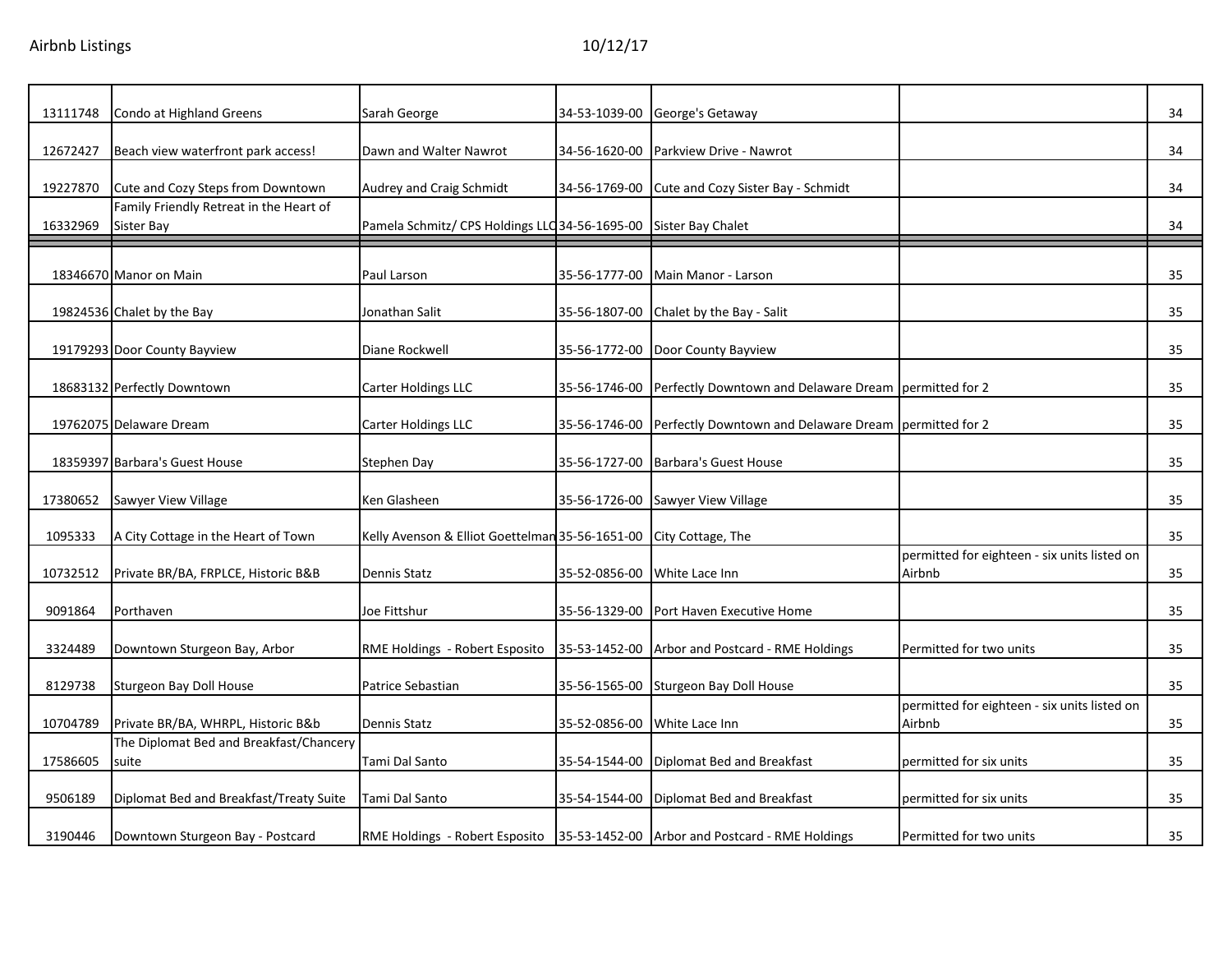| 19180482 | The Coach House                       | Robert & Teresa Esposito                                            | 35-53-1628-00 |                                                  | permitted for 3                              | 35 |
|----------|---------------------------------------|---------------------------------------------------------------------|---------------|--------------------------------------------------|----------------------------------------------|----|
|          |                                       |                                                                     |               |                                                  | permitted for eighteen - six units listed on |    |
| 10569102 | Private BR/BA, FRPLCE, Historic B&B   | Dennis Statz                                                        | 35-52-0856-00 | White Lace Inn                                   | Airbnb                                       | 35 |
|          |                                       |                                                                     |               |                                                  | permitted for eighteen - six units listed on |    |
| 10731586 | Private BR/BA, FP & WHO, Historic B&B | Dennis Statz                                                        | 35-52-0856-00 | White Lace Inn                                   | Airbnb                                       | 35 |
|          |                                       |                                                                     |               |                                                  | permitted for eighteen - six units listed on |    |
| 10700860 | Private BR/BA, Whrlpl, Historic B&B   | Dennis Statz                                                        |               | 35-52-0856-00 White Lace Inn                     | Airbnb                                       | 35 |
|          |                                       |                                                                     |               |                                                  |                                              |    |
| 3280736  | Door County Waterfront Cottage        | CenterPointe Yacht Services                                         | 35-56-0911-00 | CenterPointe Marina                              | permitted for three units                    | 35 |
|          |                                       |                                                                     |               |                                                  |                                              |    |
| 13749828 | Door County Waterfront Cottage        | CenterPointe Yacht Services                                         |               | 35-56-0911-00 CenterPointe Marina                | permitted for three units                    | 35 |
|          |                                       |                                                                     |               |                                                  | permitted for eighteen - six units listed on |    |
| 10730935 | Private BR/BA, FP & WHP, Historic B&B | Dennis Statz                                                        | 35-52-0856-00 | White Lace Inn                                   | Airbnb                                       | 35 |
|          |                                       |                                                                     |               |                                                  |                                              |    |
| 12792862 | Downtown Sturgeon Bay CornerSuite     | Robert & Teresa Esposito                                            | 35-53-1628-00 | Villa and Corner Suite                           | permitted for 3                              | 35 |
|          |                                       |                                                                     |               |                                                  |                                              |    |
| 9271311  | Chalet on the Shore                   | Jennifer Jorns & Brian Frisque                                      |               | 35-56-1663-00 Chalet by the Shore                |                                              | 35 |
|          |                                       |                                                                     |               |                                                  |                                              |    |
| 18655796 | Petite Maison Bleu                    | <b>Terry Cummings</b>                                               | 35-56-1755-00 | Petite Maison Bleu                               |                                              | 35 |
|          |                                       |                                                                     |               |                                                  |                                              |    |
| 13001169 | Gem Down the Lane                     | Carrie Rollins/ Estate of Jane Mead 35-56-1667-00 Gem Down the Lane |               |                                                  |                                              | 35 |
|          |                                       |                                                                     |               |                                                  |                                              |    |
| 3518762  | Downtown Sturgeon Bay, Door County    | Hans Reumschuessel                                                  |               | 35-56-1437-00 Downtown Sturgeon Bay              |                                              | 35 |
|          |                                       |                                                                     |               |                                                  |                                              |    |
| 13257277 | Door County Easy Living               | <b>Rich Miller</b>                                                  |               | 35-56-1654-00   Door County Easy Living - Miller |                                              | 35 |
|          |                                       |                                                                     |               |                                                  |                                              |    |
| 12793691 | Downtown Sturgeon Bay Villa Suite     | Robert & Teresa Esposito                                            | 35-53-1628-00 | Villa and Corner Suite                           | permitted for 3                              | 35 |
|          |                                       |                                                                     |               |                                                  |                                              |    |
| 4692800  | the Magnolia Suite                    | Diane Allen & Mike Perski                                           | 35-53-1096-00 | The Magnolia                                     |                                              | 35 |
|          |                                       |                                                                     |               |                                                  |                                              |    |
| 14487990 | Close to Everything in Sturgeon Bay   | Ann Kifer                                                           | 35-56-1673-00 | Neenah Street Holdings                           |                                              | 35 |
|          | Waterfront Home Downtown Sturgeon     |                                                                     |               |                                                  |                                              |    |
| 156786   | Bay, Door County                      | Lee Adams                                                           | 35-56-1555-00 | Adams - Cozy Cottage on Memorial                 |                                              | 35 |
|          |                                       |                                                                     |               |                                                  |                                              |    |
| 17346242 | The 930                               | Rob Vogel                                                           | 35-56-1730-00 | The 930                                          |                                              | 35 |
|          |                                       | The Yacht Harbor, LLC &                                             |               |                                                  |                                              |    |
| 18035205 | The Mary I                            | Sturgeon Bay Marinas.com                                            | 35-59-1676-00 | Door County Houseboat Rentals, LLC               | permitted for 2                              | 35 |
|          |                                       | The Yacht Harbor, LLC &                                             |               |                                                  |                                              |    |
| 18913824 | Desiree the houseboat                 | <b>Sturgeon Bay Marinas.com</b>                                     |               | 35-59-1676-00 Door County Houseboat Rentals, LLC | permitted for 2                              | 35 |
|          |                                       |                                                                     |               |                                                  |                                              |    |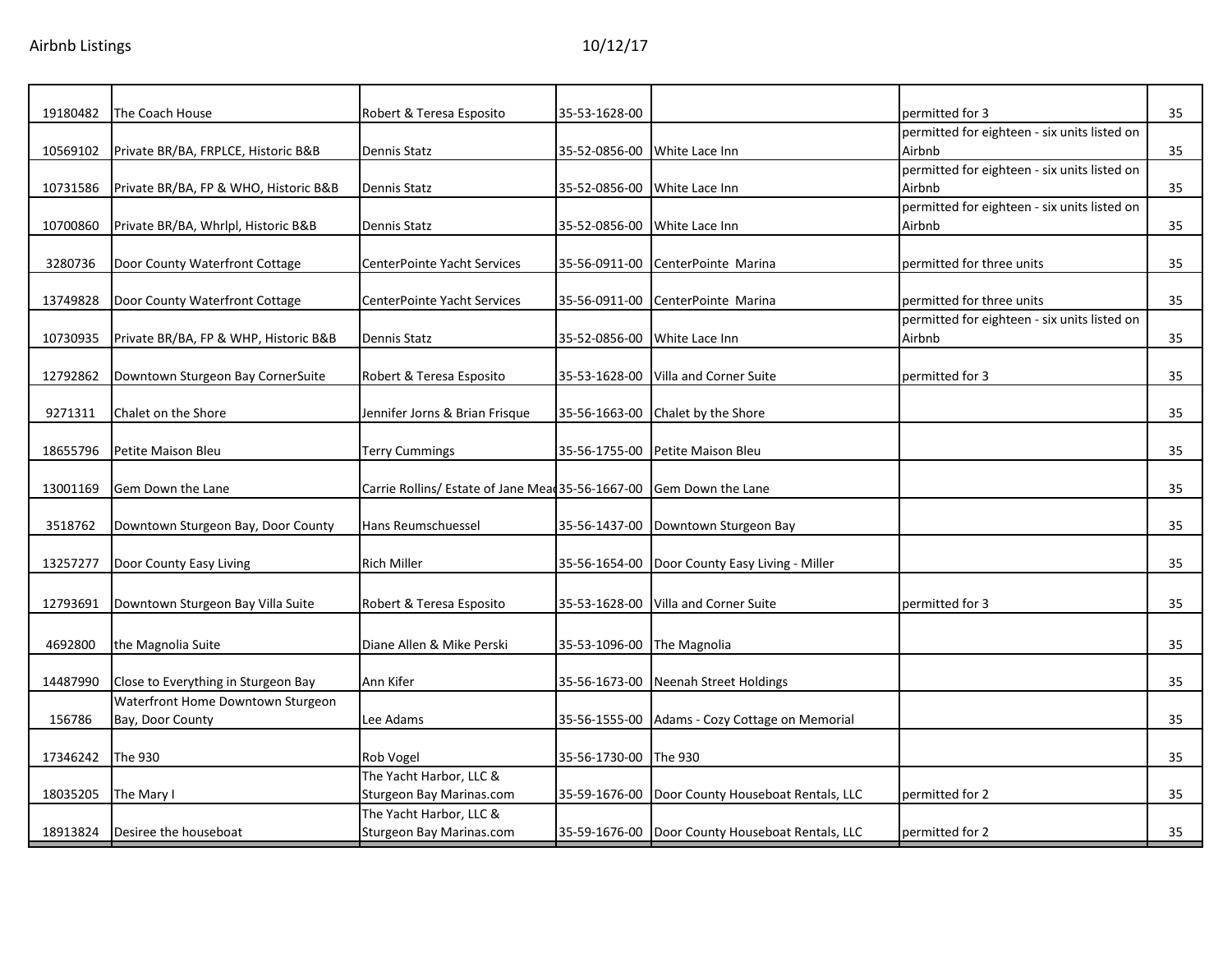| 5585456  | On the shore of Lake Michigan                        | Ann Emmerich                                                           | 36-56-1487-00 | Emmerich - On the Shore of Lake Michigan |                        | 36              |
|----------|------------------------------------------------------|------------------------------------------------------------------------|---------------|------------------------------------------|------------------------|-----------------|
| 20123299 | The Clerestory on Lake Michigan                      | Christopher Mohar                                                      | 36-56-1789-00 | The Clerestory on Lake Michigan          |                        | 36              |
| 19548982 | Tolan's Cottage                                      | Sally Tolan                                                            | 36-56-0816-13 | <b>Tolans Cottage</b>                    |                        | 36              |
| 18073736 | Claybanks   A Woodsy Retreat near Lake<br>Michigan   | David Goettelman                                                       |               | 36-56-1731-00 Clay Banks Woodsy Retreat  |                        | 36              |
| 10283729 | <b>Historic Family Farm</b>                          | Tom Mickelson                                                          | 36-56-1579-00 | <b>Historic Family Farm</b>              |                        | 36              |
| 6253565  | Lake Lane Cottages in Door County                    | Rob Vogel                                                              | 36-56-0869-00 | Lake Lane Cottages                       | permitted for 3        | 36              |
| 11700582 | Lake Lane Cottages Camper                            | Rob Vogel                                                              | 36-56-0869-00 | Lake Lane Cottages                       | permitted for 3        | 36              |
| 11699220 | Lake Lane Cottage                                    | Rob Vogel                                                              | 36-56-0869-00 | Lake Lane Cottages                       | permitted for 3        | 36              |
| 13664372 | Parkway Escape                                       | Dale & Carol Polzin                                                    |               | 39-56-0922-13 Parkway Escape             |                        | 39              |
| 18833980 | Sunset Cliff Cottage                                 | Jon Hansen                                                             | 39-56-0860-00 | Sunset Cliff Cottage                     |                        | 39              |
| 1327057  | 3 Bedroom Cottage with a Water View                  | Mark and Jill Schwarzbauer                                             | 39-56-1320-00 | La Bella Casa Di Mattoni                 |                        | 39              |
| 19668255 | Hope's Fishing Haven                                 | Hope & Thomas Werking                                                  | 39-56-1421-13 | Hope's Fishing Haven                     | <b>Dreamland Agent</b> | 39              |
| 19285613 | Beautiful Waterfront Cabin Door County               | Donn Rozz, Robert Paul                                                 | 39-53-1374-00 | <b>Rozz Little Cemetery</b>              |                        | 39              |
| 15057147 | Door County Shore Front 2 Bdrm Cabin on<br>1.2 Acres | Pat O'Donnell                                                          | 39-56-1398-00 | Cabin Sun Over Beach                     |                        | 39              |
| 20961541 | 1960's Dream! Anderson Camper                        | Jeri Olm                                                               |               |                                          |                        | 39              |
| 21230158 | <b>Writers Cottage</b>                               | <b>NATROP, BRENDA</b>                                                  |               |                                          |                        | 39 <sup>°</sup> |
| 17300921 | Family Friendly Cabin On The Bay!                    | Goffard                                                                | 39-56-1709-00 | Cabin on the Bay - Goffard               |                        | 39              |
| 19594834 | <b>Waterfront Door County Cottage</b>                | Lisa Soukup                                                            | 42-56-1774-00 | Waterftont Cottage - Soukup              |                        | 42              |
| 14266444 | Door County Waterfront Cottage                       | Bur Wholesale Company - John Bu 42-56-1666-00 Waterfront Cottage - BUR |               |                                          |                        | 42              |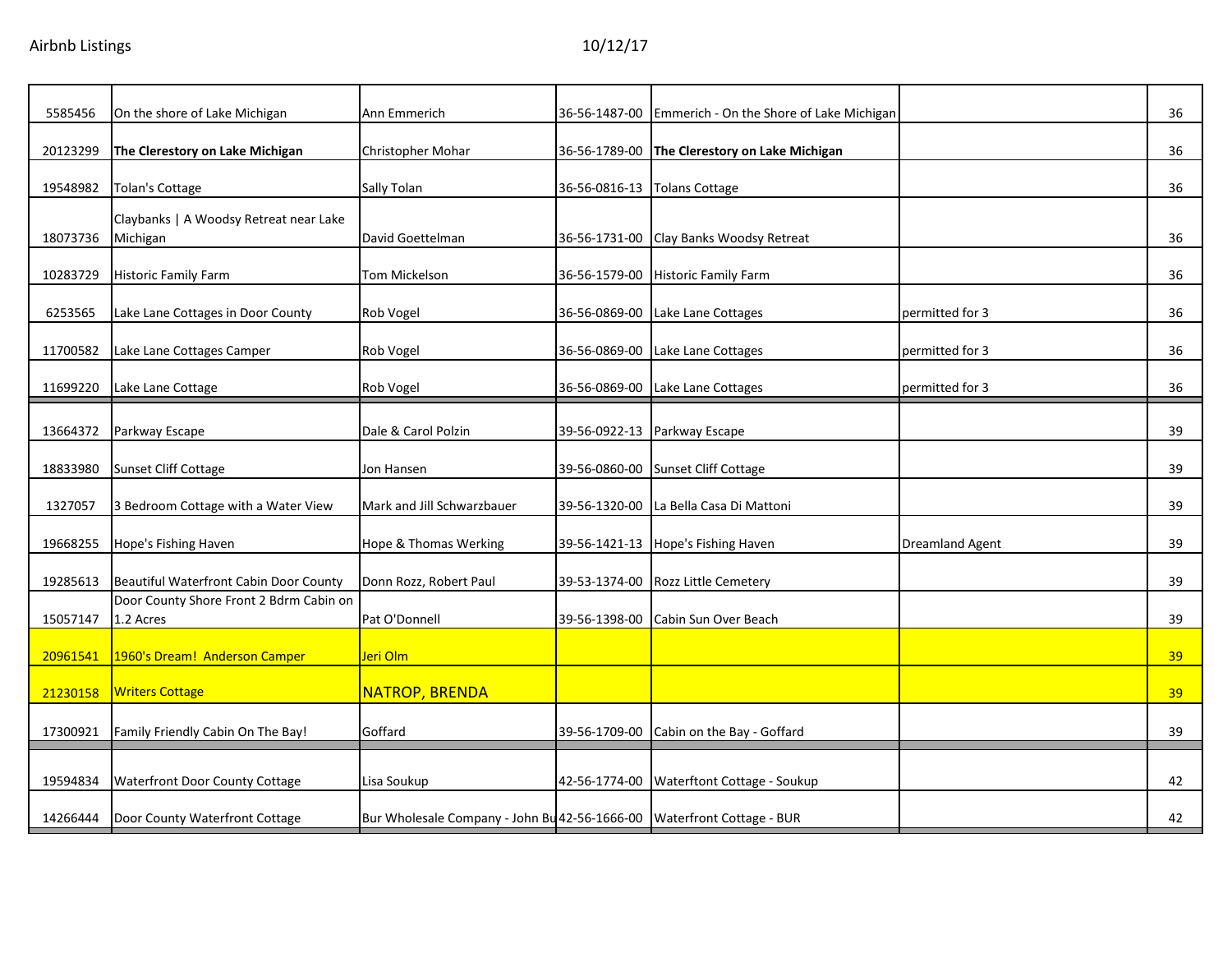| 8898775  | Viking Village 2 Bedroom Flat                        | <b>Andrew Valentincic</b>                      | 46-50-1596-00              | <b>Viking Village</b>             | permitted for 13  | 46 |
|----------|------------------------------------------------------|------------------------------------------------|----------------------------|-----------------------------------|-------------------|----|
| 4799617  | Shoreline Log Cottage on Island                      | Kathleen Cascio                                | 46-56-1510-00              | Danish Log Cabin                  |                   | 46 |
| 5580349  | Quiet Vacation Home                                  | Debra L. Sheridan                              | 46-56-1526-00              | <b>Island Legacy House</b>        |                   | 46 |
| 714587   | Quiet Cabin with Deck in Woods                       | Jim Beneda                                     | 46-56-1575-00              | Quiet Cabin in the Woods - Beneda |                   | 46 |
| 14825088 | Charming one bedroom flat at Viking<br>Village       | Andrew Valentincic                             | 46-50-1596-00              | <b>Viking Village</b>             | permitted for 13  | 46 |
| 11389754 | Charming Near Town Motel Room                        | <b>Andrew Valentincic</b>                      | 46-50-1596-00              | <b>Viking Village</b>             | permitted for 13  | 46 |
| 13156138 | Cute Affordable Cabin on Island                      | Dawn Chier                                     | 46-55-0731-00              | Coffee Creek Cabin                | permitted for 2   | 46 |
| 13378765 | Coffee Creek Cabins "Biker Cabin" on<br>Wash. Island | Dawn Chier                                     | 46-55-0731-00              | Coffee Creek Cabin                | permitted for 2   | 46 |
| 14443055 | Bay Farm Lake Cottage                                | Kathleen Young                                 | 46-56-1650-00 Bay Farm LLC |                                   |                   | 46 |
| 10907613 | Sunrise A Frame on the lake                          | <b>Andrew Valentincic</b>                      | 46-50-1596-00              | <b>Viking Village</b>             | permitted for 13  | 46 |
| 15351847 | Cozy and charming studio with kitchen.               | <b>Andrew Valentincic</b>                      | 46-50-1596-00              | <b>Viking Village</b>             | permitted for 13  | 46 |
| 16723200 | Summer Place Large Cabin                             | Reinhold Schomann                              | 46-55-0643-00              | <b>Summer Place</b>               | Permitted for 2   | 46 |
| 16768580 | Summer Place Small Cabin                             | Reinhold Schomann                              | 46-55-0643-00              | <b>Summer Place</b>               | Permitted for 2   | 46 |
| 6541476  | Charming Waterfront Cottage                          | Alex Trueblood                                 |                            | 46-56-1411-00 Trueblood Cottage   |                   | 46 |
| 20991844 | <b>Menominee River Vacation Home</b>                 | Not Door County Comes up in Door County Search |                            |                                   | Outside DC        |    |
| 20439805 | <b>Nuttall Vacation Stays</b>                        | Not Door County Comes up in Door County Search |                            |                                   | <b>Outside DC</b> |    |
| 10943813 | Camp Villa B&B                                       | Not Door County Comes up in Door County Search |                            |                                   | <b>Outside DC</b> |    |
| 443694   | Lundgren Tree Farm                                   | Not Door County Comes up in Door County Search |                            |                                   | Outside DC        |    |
| 8900070  | <b>Flom Retreat</b>                                  | Not Door County Comes up in Door County Search |                            |                                   | Outside DC        |    |
| 18506853 | Downtown Menominee House                             | Not Door County Comes up in Door County Search |                            |                                   | Outside DC        |    |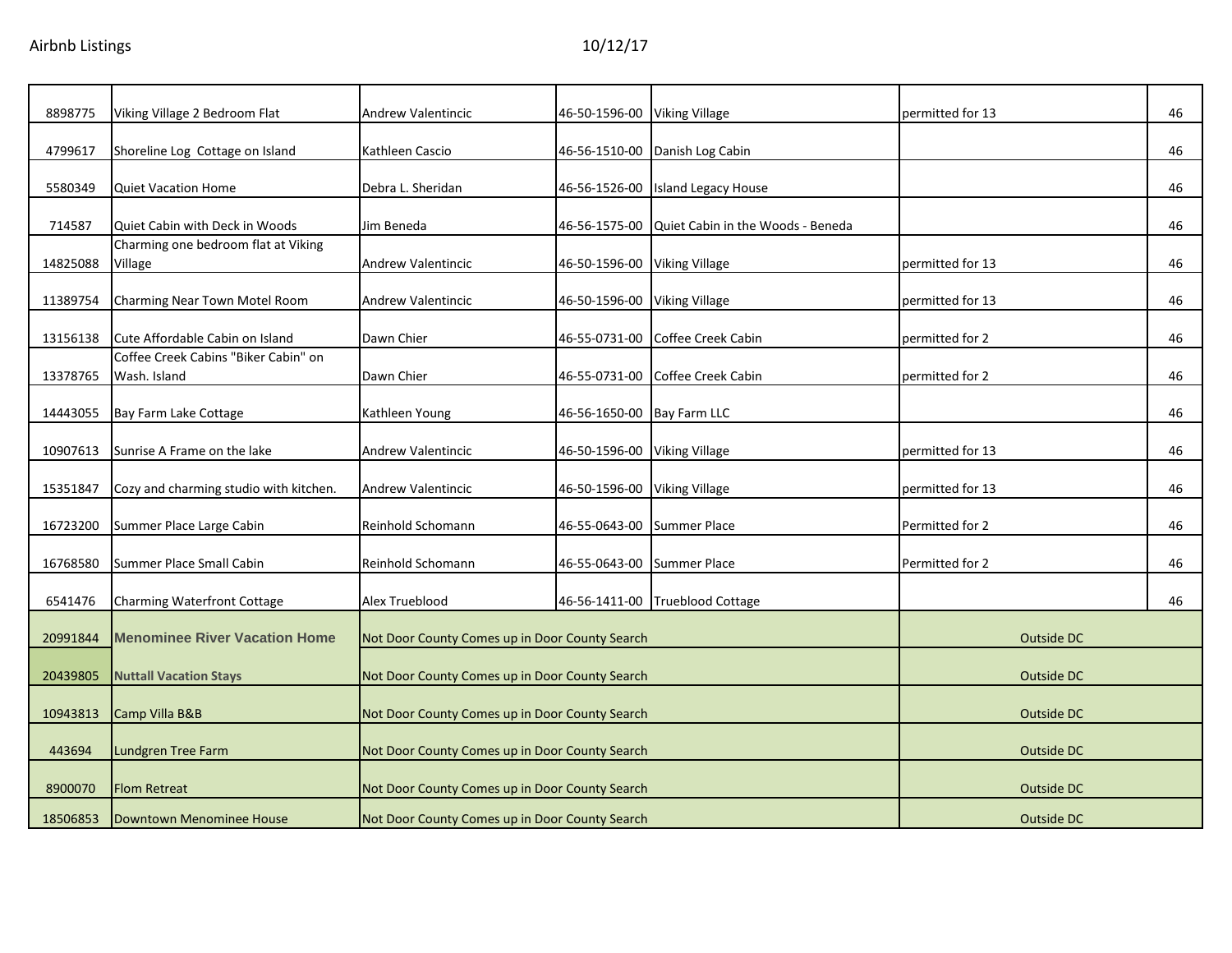|          | <b>Escape to the Guest House on the</b> |                                                |            |
|----------|-----------------------------------------|------------------------------------------------|------------|
| 19176512 | <b>Menominee</b>                        | Not Door County Comes up in Door County Search | Outside DC |
| 14266783 | Cottage on Cedar                        | Not Door County Comes up in Door County Search | Outside DC |
|          | Home Away From Home Northern            |                                                |            |
| 19012043 | Wisconsin                               | Not Door County Comes up in Door County Search | Outside DC |
| 19046342 | <b>Golf Course Camping</b>              | Not Door County Comes up in Door County Search | Outside DC |
| 20411213 | <b>Paradise View</b>                    | Not Door County Comes up in Door County Search | Outside DC |
| 14648642 | Upper Peninsula MI Retreat              | Not Door County Comes up in Door County Search | Outside DC |

| <b>MUNI</b>    |                           | # of Airbnb Properties |                 |
|----------------|---------------------------|------------------------|-----------------|
| $\overline{2}$ | <b>Baileys Harbor</b>     | 15                     |                 |
| 6              | Clay Banks                | $\overline{2}$         |                 |
| 8              | Town of Egg Harbor        | 29                     |                 |
| 9              | Village of Egg Harbor     | 22                     |                 |
| 11             | Ephraim                   | 6                      |                 |
| 12             | Gibraltar                 | 14                     |                 |
| 14             | Town of Forestville       | 0                      |                 |
| 15             | Town of Jacksonport       | 6                      |                 |
| 27             | Nasewaupee                | 8                      |                 |
| 32             | Liberty Grove             | 25                     |                 |
| 33             | Sevastopol                | $10\,$                 |                 |
| 34             | Sister Bay                | 6                      |                 |
| 35             | City of Sturgeon Bay      | 36                     |                 |
| 36             | Town of Sturgeon Bay      | 8                      |                 |
| 39             | Gardner                   | 9                      |                 |
| 42             | Union                     | $\overline{2}$         |                 |
| 46             | Washinton Island          | 14                     | 212 TOTAL IN DC |
|                | <b>NOT IN DOOR COUNTY</b> | 12                     |                 |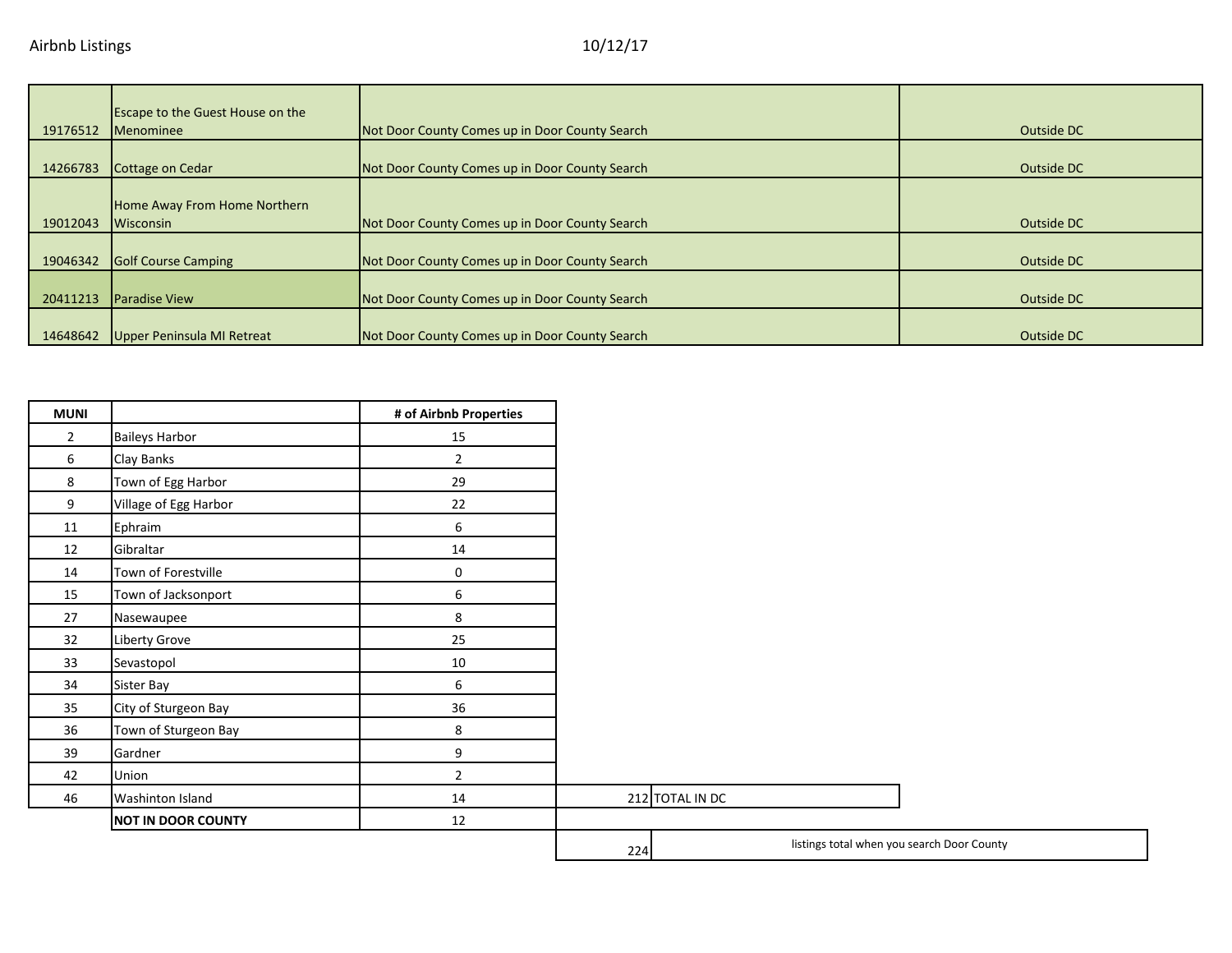| Not active |                                                |                                                     |                        |                                                    |                       |                 |  |
|------------|------------------------------------------------|-----------------------------------------------------|------------------------|----------------------------------------------------|-----------------------|-----------------|--|
|            | COZY DC HOME RETREAT IN FISH CREEK,            |                                                     |                        |                                                    |                       |                 |  |
| 1649733    | WI                                             | Steven Pachonphai                                   | 12-56-1692-00          | DC HOME Pachonphai                                 |                       | 12              |  |
| 3047435    | Cottage on Lake in State Park                  | Barb & Gil Hoffman                                  | 33-56-1429-00          | Cottage on Lake                                    |                       | 33              |  |
| 4860774    | Huge House on Glidden Drive                    | Mary & Ray Spangler                                 |                        | 33-56-0400-00 Mary's Beach House                   |                       | 33              |  |
| 19532421   | New Home, Great Location                       | Carolee Lasecki                                     | 12-56-1450-00 Treeport |                                                    | permitted for 3       | 12              |  |
| 7989119    | Breathtaking Water View Condo                  | Michael and Leigh Dicks                             | 08-53-1554-00          | Landmark Resort - Dicks Rental                     |                       | 8               |  |
| 11676845   | Door County Vacation Rental Home               | Dr. Phil Arnold                                     | 02-56-1563-00          | <b>West Meadow Rental</b>                          |                       | $\overline{2}$  |  |
| 20190513   | Kangaroo Lake Retreat                          | William and Heather Andersen                        |                        | 02-56-1543-06 Kanagroo Lake Retreat                |                       | $\overline{2}$  |  |
| 20848190   | Lady Loon Lakefront Lodge                      | Kathleen Kay                                        |                        |                                                    |                       | 32 <sub>2</sub> |  |
| 474747     | Vacation Condo in Door County WI               | Frederick R. Carson                                 | 08-53-0945-00          | Landmark - Unit 3334 - Carson                      |                       | 8               |  |
| 1017049    | Door County Getaway - Sleeps 6                 | James Hedman                                        | 32-53-1306-00          | Northbluff Retreat                                 |                       | 32              |  |
| 18150677   | In the heart of Sturgeon Bay.                  | David Hayes                                         |                        | 35-54-1427-00 Reynolds House B&B                   |                       | 35              |  |
| 19735199   | Landmark Resort - Cozy 1 bedroom wood-<br>view | <b>Brian Wiegland</b>                               | 08-53-1688-00          | Landmark Resort - Door County Getaways-<br>Wiegand | permitted for 4 units | 8               |  |
| 17281207   | Accessible 1 Bed 1 Bath Condo                  | Daniel and Linda Scott                              | 08-53-1685-00          | Landmark Resort - #4105 - Scott                    |                       | 8               |  |
| 5974438    | Charisma 34ft Sailboat                         | Helen & Robin Urban                                 | 35-59-1501-00          | Charisma Sailboat                                  |                       | 35              |  |
| 12588724   | Country Chalet of Fish Creek                   | Dennis & Marla Sunstron                             | 12-55-0830-00          | <b>Country Chalet</b>                              |                       | 12              |  |
| 17027981   | Maple Grove Cottage                            | John and Maria Chomeau - Maple<br>Grove Cottage LLC |                        | 12-56-1330-00 Maple Grove Cottage LLC              |                       | 12              |  |
| 2613362    | The Cotter Cottage                             | <b>Brandon Cotter</b>                               |                        | 34-56-1371-00 The Cotter Cottage                   |                       | 34              |  |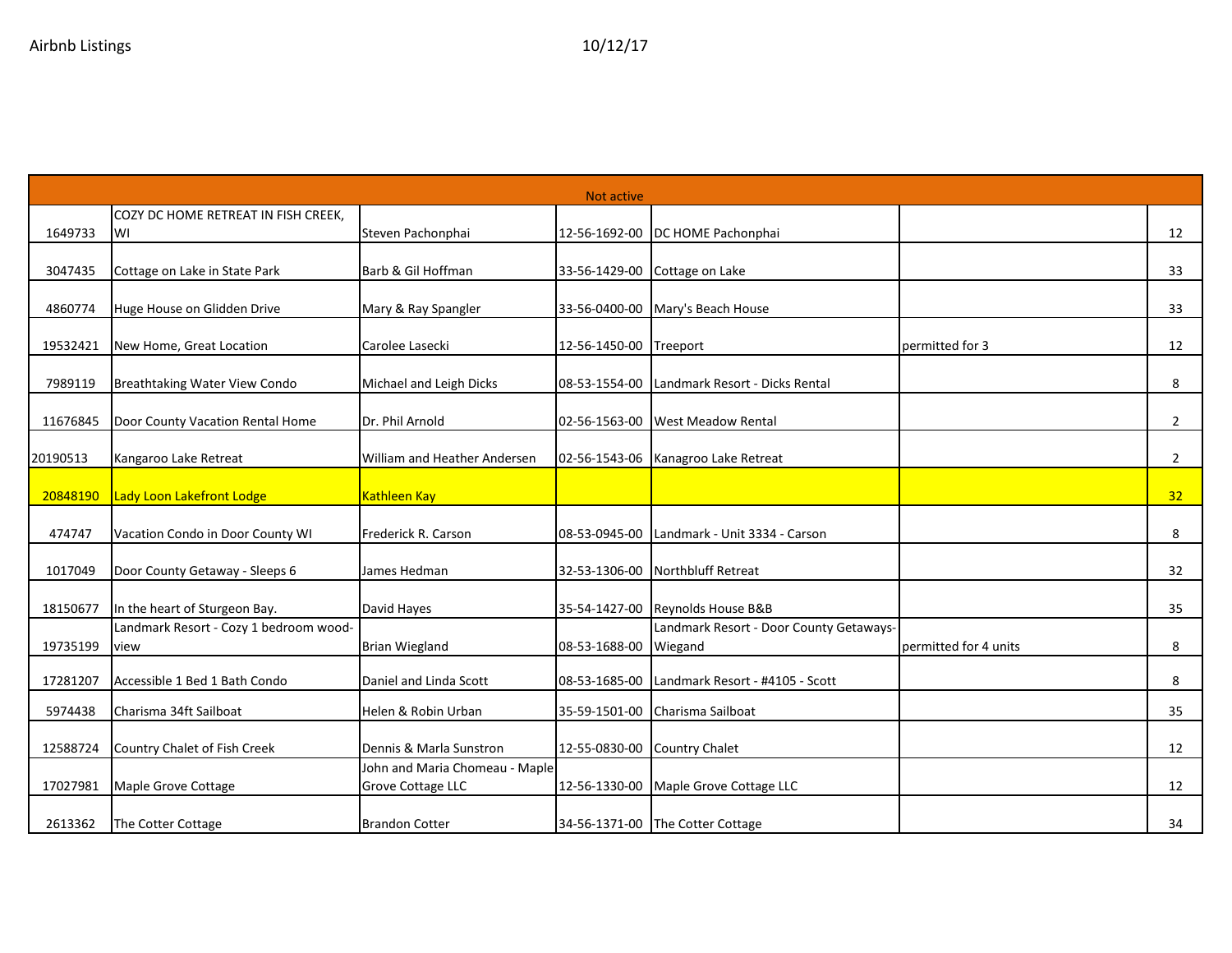| 7530840  | Inn at Cedar Crossing                                                      | Stephen Hellmann                                               | 35-54-0827-00 | Inn at Cedar Crossing                     |                                                          | 35              |
|----------|----------------------------------------------------------------------------|----------------------------------------------------------------|---------------|-------------------------------------------|----------------------------------------------------------|-----------------|
| 16690036 | Harbor Light Inn                                                           | Harbor Oasis LLC, Sheenah Arenz 32-52-1527-00 Harbor Light Inn |               |                                           |                                                          | 32              |
| 12173811 | The Chalet on Garret Bay                                                   | Mary Ann Rademacher                                            | 32-56-1606-00 | Chalet, The                               |                                                          | 32              |
| 8282578  | The Cottage on Cottage Rd                                                  | Mark and Kari Speltz                                           | 32-56-1560-00 | The Cottage on Cottage Road               |                                                          | 32              |
| 230311   | Awesome Log Home Door Co, WI                                               | Cheryl M Robertson                                             | 27-56-1211-00 | Maple Haven Bed and Breakfast             |                                                          | 27              |
| 4861518  | <b>Beautiful Beach House</b>                                               | Mary & Ray Spangler                                            | 02-52-0393-00 | Cedar Beach Inn                           |                                                          | $\overline{2}$  |
| 6006127  | Highview Lodge, 40 Private Acres                                           | <b>Matthew T Reese</b>                                         | 46-56-1279-00 | <b>Highview Lodge</b>                     |                                                          | 46              |
| 11165648 | Luxury Rooms in heart of Ephraim                                           | <b>Diane Taillon</b>                                           | 11-52-1583-00 | Hillside Inn Ephraim                      | permitted for 7                                          | 11              |
| 11819966 | Door County Log Cabin in Ephraim                                           | Diane Taillon                                                  | 11-56-0963-00 | Log Cabin Place                           | permitted for 3                                          | 11              |
| 11819036 | Door County Log Cabin in Ephraim!                                          | Diane Taillon                                                  | 11-56-0963-00 | Log Cabin Place                           | permitted for 3                                          | 11              |
| 6738821  | <b>Country Home</b>                                                        | John Heikkila                                                  | 14-56-1539-00 | Heikkila - Country House                  |                                                          | 14              |
| 5394977  | Three Sisters Farm Meadow House                                            | Tim and Kathleen Kay                                           |               | 32-56-1523-00 Summer Sleeping House - Kay | permitted for three units                                | 32              |
| 12009002 | <b>Motor Sailor for Rent</b>                                               | <b>Brian Coffou</b>                                            | n/a           | m/a                                       | signed certification of non-rental                       | 35 <sub>2</sub> |
| 5586852  | Door County Bayshore Sunset View                                           | Helen & Robin Urban                                            | 42-56-1500-00 | Urban - 1052 Bayshore                     | Property sold listing still active permit<br>deactivated | 42              |
| 1747509  | House on Golf Course & by Beach                                            | Kevin Murphy & Steve Brunke                                    | 09-55-0753-00 | The Fifth hole                            |                                                          | 9               |
| 155484   | <b>Baileys Harbor Yacht Private Location</b>                               | <b>Iris Marie</b>                                              |               |                                           | Timeshare with no information                            | 2 <sup>2</sup>  |
| 18119186 | 2 paddleboats & 1 rowboat for you to use<br>during your stay! Huffman Lake | Not Door County Comes up in Door County Search                 |               |                                           | Outside DC                                               |                 |
| 6313367  |                                                                            | Not Door County Comes up in Door County Search                 |               |                                           | Outside DC                                               |                 |
| 6693529  |                                                                            | Not Door County Comes up in Door County Search                 |               |                                           | Outside DC                                               |                 |
| 1471844  |                                                                            | Not Door County Comes up in Door County Search                 |               |                                           | Outside DC                                               |                 |
| 14609133 |                                                                            | Not Door County Comes up in Door County Search                 |               |                                           | <b>Outside DC</b>                                        |                 |